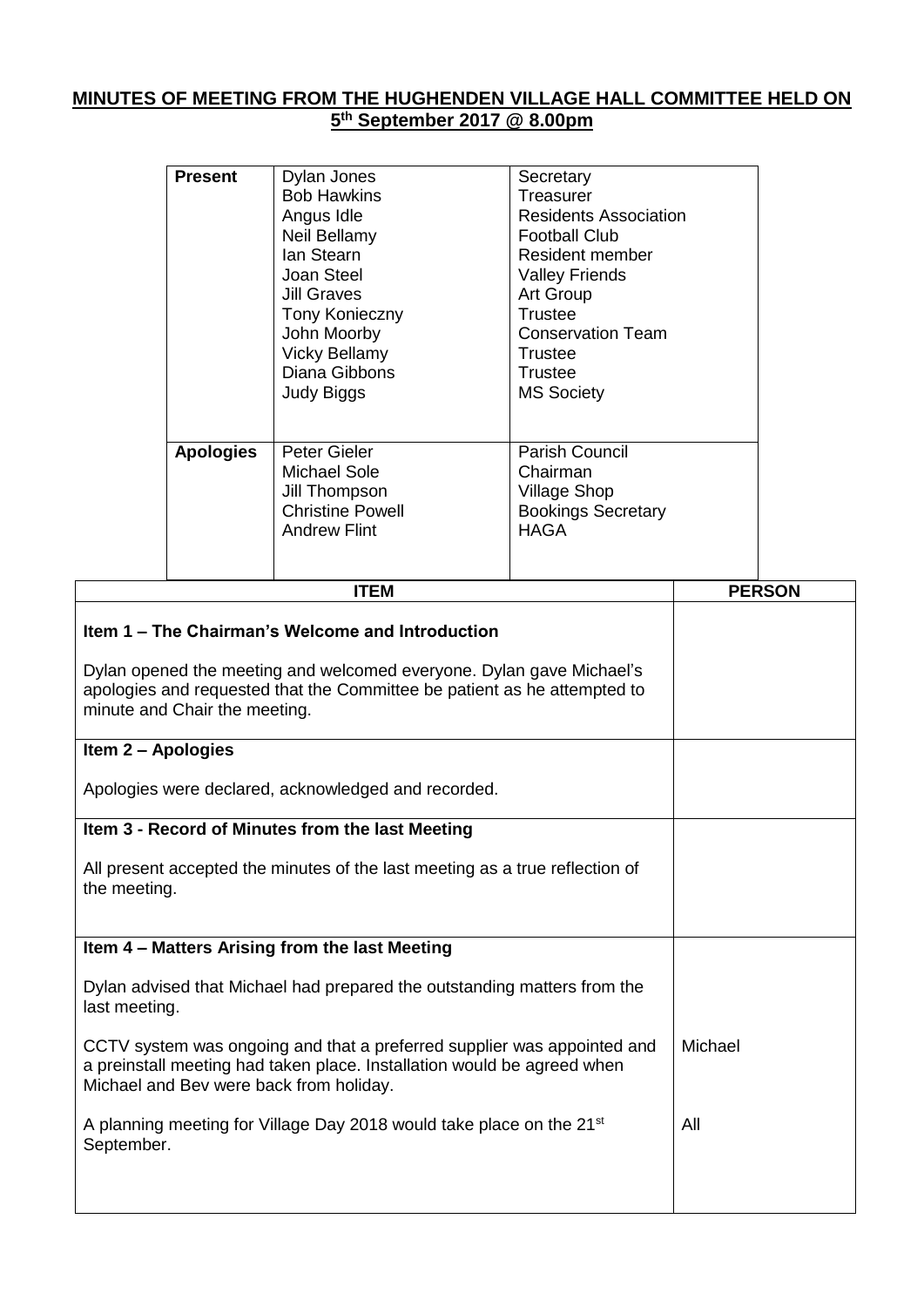| Item 5 - Chairman's Report                                                                                                                                                                                                                                                                      |                     |         |  |
|-------------------------------------------------------------------------------------------------------------------------------------------------------------------------------------------------------------------------------------------------------------------------------------------------|---------------------|---------|--|
| Michael prepared a written report:                                                                                                                                                                                                                                                              |                     |         |  |
| Michael wanted to stress his continued disappointment at the amount of<br>outstanding maintenance tasks that were still outstanding (list provided at<br>the end of this document). He will be addressing these issues with Bev when<br>Bev returns from holiday.                               |                     |         |  |
| Michael advised that he had received a cheque for £1170 from the Parish<br>Council as an annual donation for the upkeep of the hall. Michael had written<br>a letter of thanks and advised the Parish Council that the money would be<br>used to replace the fire doors.                        |                     |         |  |
| Most of you will have seen the new doors. Unfortunately, there was a<br>significant delay in the delivery of the doors and so the remaining work will<br>be completed during the October half term.                                                                                             |                     |         |  |
| Diana raised a question about door stops that would keep the door open<br>between the kitchen and the Hall. Users of the hall often carry heavy<br>equipment into the kitchen and the heavy fire doors are a hindrance when<br>your hands are full.,                                            | Michael             |         |  |
| Ian Stern requested that the kick plates and door furniture were not<br>forgotten.                                                                                                                                                                                                              |                     | Michael |  |
| The Valley Players will be starting the preparations for the Panto and will be<br>casting on the 11 <sup>th</sup> September in the large hall. All members are encouraged<br>All<br>to attend.                                                                                                  |                     |         |  |
| Item 6 - Treasurers Report                                                                                                                                                                                                                                                                      |                     |         |  |
| Bob talked through the accounts that were circulated by email prior to the<br>meeting. Bob highlighted that the accounts showed two months of payments<br>and receipts. There was very little to note other than the large payments for<br>the repair of the garage roof and replacement doors. |                     |         |  |
| Following a recent meeting of the sub-committee to look at next year' tariff<br>Bob circulated the notes along with a schedule of next year's proposed<br>charges which show a slight rise.                                                                                                     |                     |         |  |
| Bob took the committee through the decision making processes & findings<br>of the sub-Committee and agreed to adopt the suggested tariff for 2018.                                                                                                                                              |                     |         |  |
| Bob also praised the work that Christine undertakes in the management of<br>the Hall bookings. All present agreed.                                                                                                                                                                              |                     |         |  |
| <b>Bank Balances</b>                                                                                                                                                                                                                                                                            |                     |         |  |
| CAF Cash<br><b>CAF Gold</b>                                                                                                                                                                                                                                                                     | 13917.05<br>3230.99 |         |  |
| Virgin Money Dep a/c<br>3766.03<br>Virgin Money Notice a/c<br>67138.55                                                                                                                                                                                                                          |                     |         |  |
| <b>Total</b>                                                                                                                                                                                                                                                                                    | 88052.62            |         |  |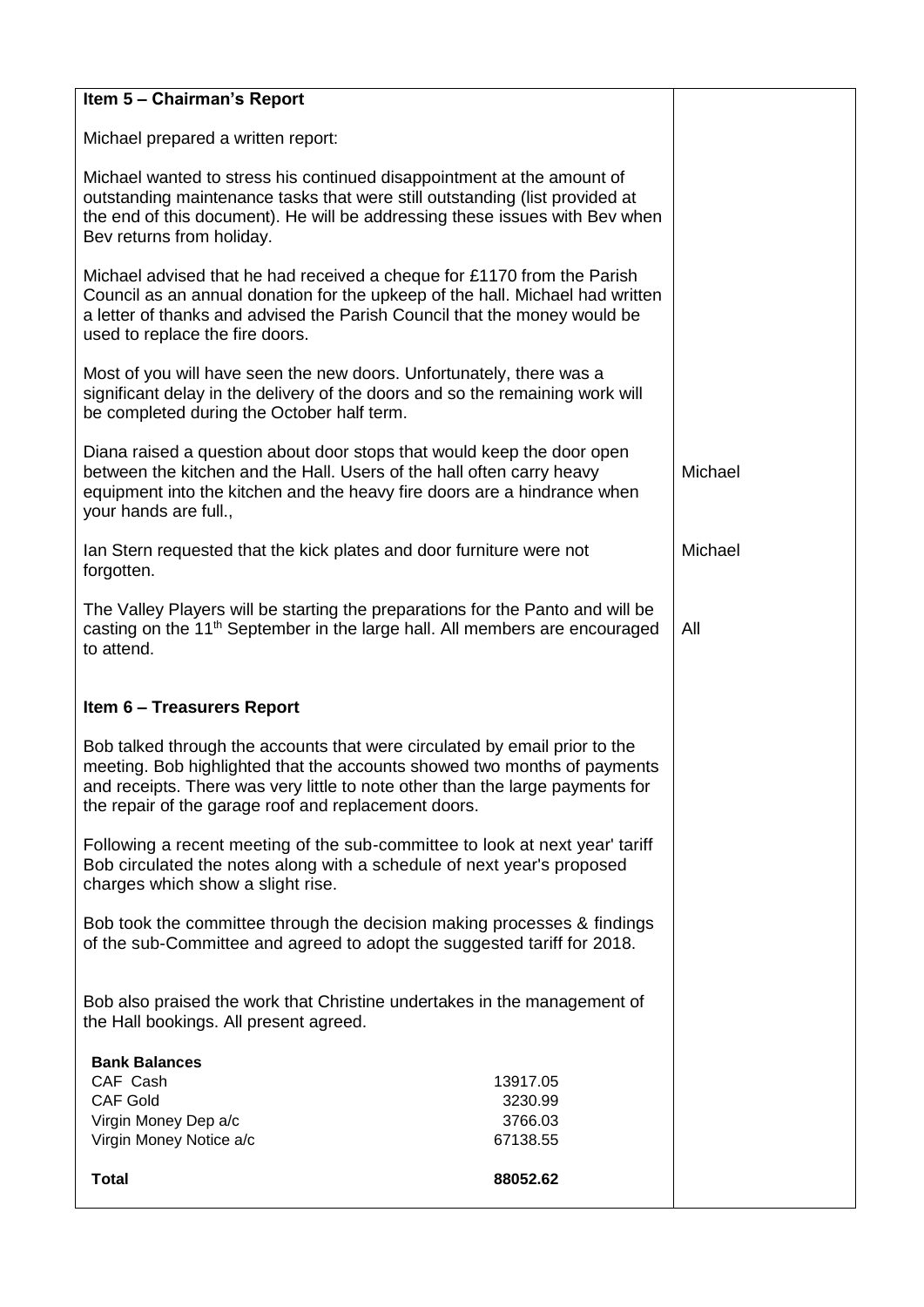| Item 7 - Secretary's Report                                                                                                                                                                                                                                                                                                                                                                                                       |             |
|-----------------------------------------------------------------------------------------------------------------------------------------------------------------------------------------------------------------------------------------------------------------------------------------------------------------------------------------------------------------------------------------------------------------------------------|-------------|
| Dylan advised that the request to the Charity Commission to merge the field<br>and Halls charities into one registered charity had been completed                                                                                                                                                                                                                                                                                 |             |
| The request to change the name to reflect the two areas of the charity has<br>also been submitted to the Charity Commission and chased due to the<br>length of time taking to respond. Dylan advised that he has politely been<br>asked to stop chasing the Commission.                                                                                                                                                           |             |
| Dylan also advised that having sought legal advice, the Hopkins Estate will<br>not update the wording of the Covenant to reflect the current environment<br>and more modern operation of the Hall. Dylan has agreed to meet with Mr<br>Hopkins to understand the reasoning and how the Hall Committee should<br>continue to modernise with the current Covenant. A date is September will<br>be arranged to meet with Mr Hopkins. |             |
| Because of the changes to the charities, Dylan reminded the Committee that<br>the Constitution required updating to reflect the new charitable aims of the<br>charity. Dylan suggested that he and Angus work on the draft Constitution<br>and share it with the Committee at the earliest opportunity.                                                                                                                           | Angus/Dylan |
| Dylan informed the Committee that both he and Michael had personal/work<br>commitments in December and would miss the AGM. Dylan requested that<br>the committee agree to postpone the AGM until Monday 22 <sup>nd</sup> January 2018<br>to allow for Michael and Dylan to be present. It was felt that it would be unfair<br>to expect other members of the committee to run the AGM.                                            |             |
| All present agreed that the AGM should be delayed. Dylan advised he would<br>make the change public in during October.                                                                                                                                                                                                                                                                                                            | Dylan       |
| Item 8 - Maintenance Report                                                                                                                                                                                                                                                                                                                                                                                                       |             |
| Dylan presented a pre-prepared list of outstanding tasks that Michael had<br>prepared. Dylan again stressed Michael's frustration at so many outstanding<br>tasks. A list will be detailed at the end of this document.                                                                                                                                                                                                           |             |
| Dylan advised that the code to the lock on the field gate has not been<br>changed as previously minuted.                                                                                                                                                                                                                                                                                                                          |             |
| Neil informed the Committee that an old BBQ was present on the field near<br>the chalk bank which needed disposing of.                                                                                                                                                                                                                                                                                                            |             |
| lan asked about the small hall window that was open for several days. Dylan<br>advised that Michael had arranged a repair.                                                                                                                                                                                                                                                                                                        |             |
| Item 9 - Football Club update                                                                                                                                                                                                                                                                                                                                                                                                     |             |
| Neil gave an update on the start of the football season. The badgers had<br>stayed away thus far but rabbits are present on the far pitch.                                                                                                                                                                                                                                                                                        |             |
|                                                                                                                                                                                                                                                                                                                                                                                                                                   |             |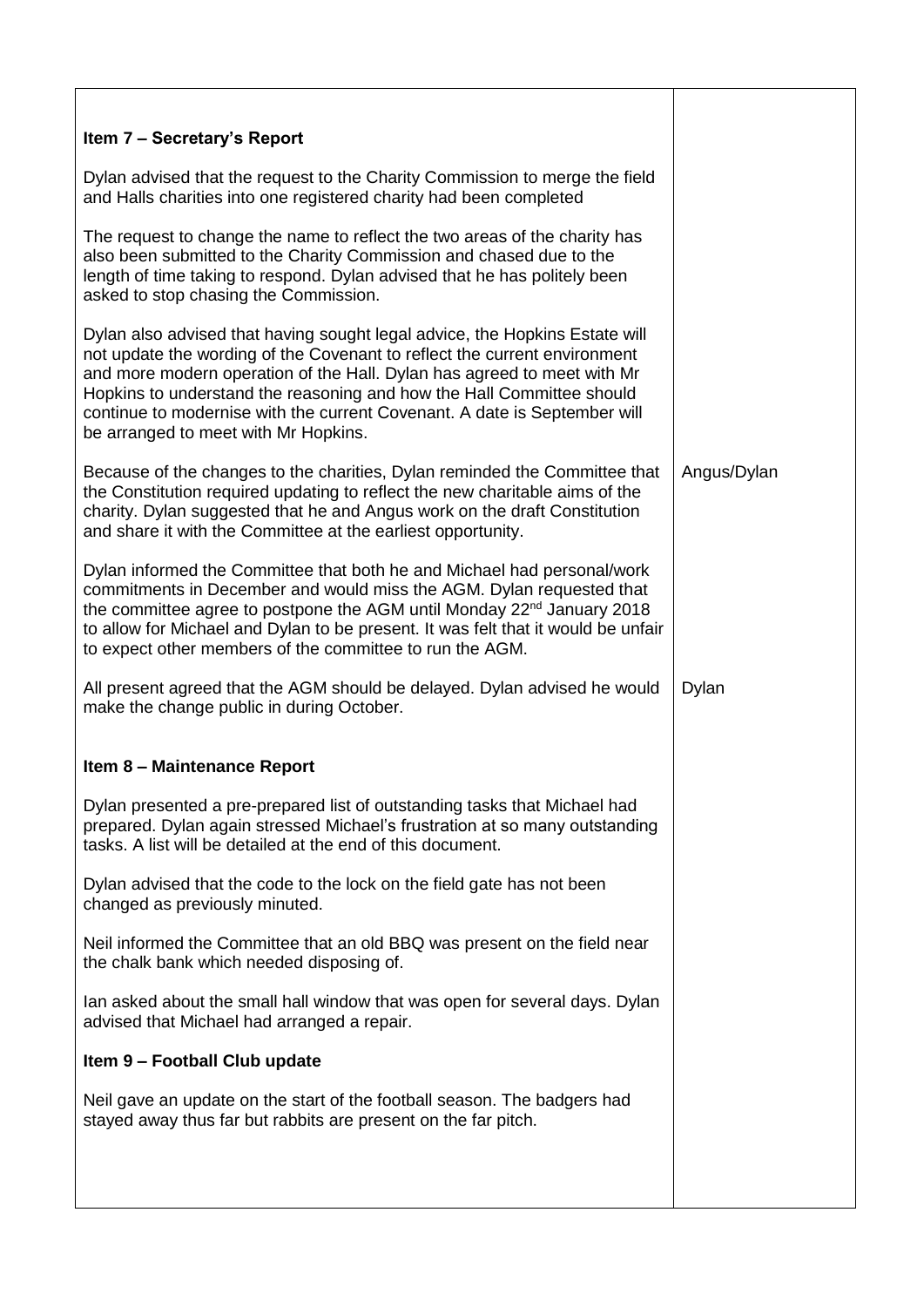| Item 10 - Fund Raising Report                                                                                                                                                                                                                                                                                                                                                                                                   |                    |
|---------------------------------------------------------------------------------------------------------------------------------------------------------------------------------------------------------------------------------------------------------------------------------------------------------------------------------------------------------------------------------------------------------------------------------|--------------------|
| Vicky ran through the planned events for the remainder of the year,                                                                                                                                                                                                                                                                                                                                                             |                    |
| Potter quiz 21 <sup>st</sup> October 2017<br>Xmas Bazaar 25 <sup>th</sup> November 2017<br>Xmas Dance 16th December 2017                                                                                                                                                                                                                                                                                                        |                    |
| Dylan advised that he had been approached by the Ubiquitous Theatre<br>Group to do a one-night show in March. The event will be a profit share<br>arrangement with the Hall. Once the team has taken out their expenses<br>which on average was £250 with full takings of around £1000                                                                                                                                          |                    |
| Michael has agreed that we should engage with the theatre group to create<br>an event for the Village The event will take place on the 23rd March 2018.                                                                                                                                                                                                                                                                         |                    |
| Item $11 - AOB$                                                                                                                                                                                                                                                                                                                                                                                                                 |                    |
| Jill showed Dylan how the art equipment in the garage had fallen to the<br>ground following the roof works. Jill requested that the equipment be<br>repositioned on its hangers. Dylan will see if someone is available to assist.                                                                                                                                                                                              | Maintenance        |
| John advised that the conservation group will start their fortnightly gatherings<br>in October. All volunteers welcome.<br>A request was made to have the litter bins emptied.                                                                                                                                                                                                                                                  | All<br>Maintenance |
| Neil advised that in his role as a member of the sports committee, he will be<br>circulating the new proposed all weather pitch business case which has<br>address the concerns of the highways agency and Hall Committee. Once<br>presented to the Committee the next steps will be to inform the residents of<br>the updated plans.                                                                                           |                    |
| Dylan suggested that Neil arranges a sub-committee meeting to take the<br>Committee through the details of the plan.                                                                                                                                                                                                                                                                                                            | <b>Neil</b>        |
| Neil also informed the Committee that Richard Martin, the old shop owner<br>had died.                                                                                                                                                                                                                                                                                                                                           |                    |
| Dylan raised a point for Christine who had sent her apologies. Christine<br>wanted to remind the Committee that the hall was hired for the FishEye Film<br>festival in October and that the Committee has recommended that if not<br>publicity was seen by mid-September that the hiring would be cancelled.<br>Dylan advised he would email the organiser on Monday the 11 <sup>th</sup> if no<br>publicity had been received. | Dylan              |
| Item 14 - Date of Next Meeting                                                                                                                                                                                                                                                                                                                                                                                                  |                    |
| The next meeting would be held on the 2 <sup>nd</sup> October 2017 @20:00hrs in<br>the Committee room.                                                                                                                                                                                                                                                                                                                          |                    |
| Dylan thanked everyone for their time this evening and the meeting closed at<br>20:43                                                                                                                                                                                                                                                                                                                                           |                    |
|                                                                                                                                                                                                                                                                                                                                                                                                                                 |                    |